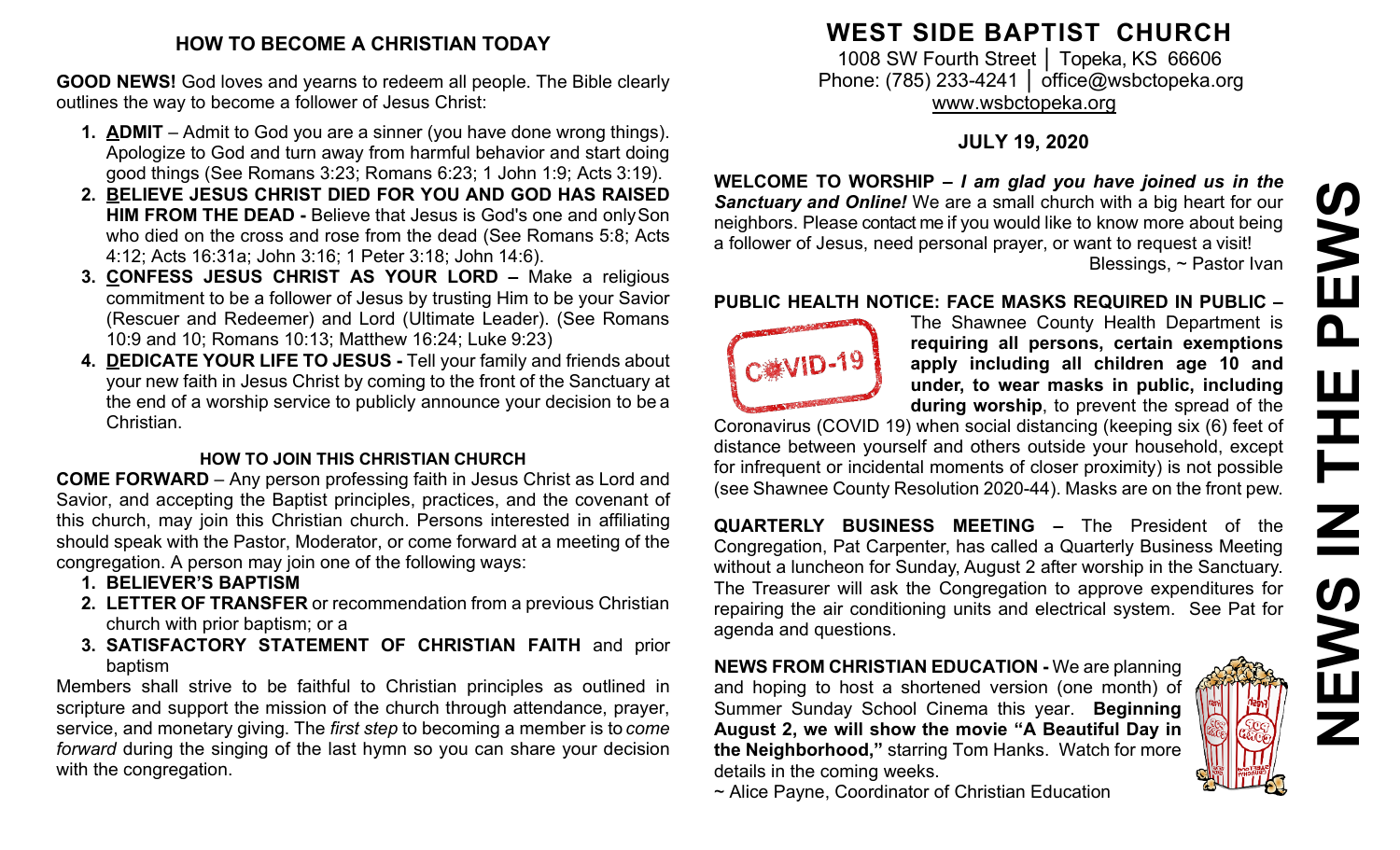**WORLD MISSION CONFERENCE (ONLINE) - The World Mission Conference is coming to you through five 30-minute Live Stream events on Tuesdays and Thursdays - July 21, 23 & 28 at 5:00 Central Daylight Time (CDT) each evening.** Join us for life-changing storytelling and the latest news and testimonies from IM's global servants, who will help you see with 20/20 vision that God's mission is alive and well around the world. Registration is free, but you need to sign up so that we can email you the link to access the Live Streams: [https://portal.internationalministries.org/wmc-2020-live.](https://portal.internationalministries.org/wmc-2020-live)

- **Tuesday, July 21 – Abolition of Trafficking in Persons & Global Slavery, Education and Evangelism with** Annie & Jeff Dieselberg (Thailand) and Gordon & Lee Ann Hwang (Japan)
- **Thursday, July 23 – Theological Education and Health & Wellness with** JD & Rhonda Reed (Bolivia) and Kihomi Ngwemi & Nzunga Mabudiga (Haiti)
- **Tuesday, July 28 – Economic Development, Mission from Everywhere to Everyone and Short-Term Mission Engagement** with Ann & Bruce Borquist (Global Consultants) and Madeline Flores-López (Dominican Republic)

**BABY CLOSET – The Baby Closet is back to their normal hours of operation: Mondays (9:00-11:00 am), Wednesdays (5:00–7:00 pm) and Thursdays (1:00–3:00 pm).** Parents/Guardians can pick-up clothes, diapers, formula, wipes, and other items free-of-charge. Call Pat Carreno if you would like to volunteer.

**BIBLE STUDY ONLINE** – Pastor is leading the **"Gospel of Matthew" Bible Study on Wednesdays IN-PERSON at 10:30 AM and ONLINE at 6:30 PM via ZOOM (see email for Meeting ID number and Password).** Join this onehour small group study for free

**FOOD PANTRY -** Free Fruit and Vegetable Food Pantry on **Wednesdays – JULY 15 and 22 - from 3:30 to 5:30 pm, while supplies last**. **MOBILE SITE**: enter western PARKING LOT from 4th and CLAY Streets; do not park or exit your vehicle. Equal **HARVESTERS** Opportunity. \*All food is available at no cost. **Please wear a**  COMMUNITY **FOOD NETWORK mask or face covering to protect the health and safety of our volunteers.**  $\sim$  Jack Janway, Outreach

**HOSPITAL & EMERGENCIES –** If you or a loved one is admitted to the hospital for an emergency or for surgery, **the hospital staff and chaplains' office will NOT contact the Church Office or the Pastor**. **You or a family member must call the Church Office at (785) 233-4241 or the PASTOR at**  Sick and **HOME (785) 267-0936**. Pastor is willing to visit the hospital and pray prior to surgeries.



**MEMORIAL FUND FOR L. ROGENE MOODY** – The Church is sad to report



the passing of **L. Rogene Moody** on Sunday, July 5, 2020. She was a faithful friend, chorister, and church member. No service is planned at this time. A memorial ceremony may be held later. Dove Cremations and Funerals, Southwest Chapel in Topeka is assisting the family (https://www.dovetopeka.com). The Church is honored to receive memorial gifts in her memory.

Donations may be given in worship, in the Church Office, by mail, or online at [https://squareup.com/store/west-side-baptist-church.](https://squareup.com/store/west-side-baptist-church)

**NEWSLETTER ARTCILES DUES –** Submit your August newsletter articles to the Church Office [\(office@wsbctopeka.org\)](mailto:office@wsbctopeka.org) before Wednesday, July 22 at noon. The Witness newsletter is published monthly on the last Sunday of the month. Please contact the Church Office if you would like a printed copy mailed to you free-of-charge.

**FINANCIAL GIVING** – Thank you for the generous support of the work of God in and through West Side Baptist Church. Donations report:

|                           | 07-12-2020 | Y-T-D          |  |
|---------------------------|------------|----------------|--|
| <b>General Fund</b>       | 3,832.00   | \$89,320.62    |  |
| Building Fund/Cap. Cm. \$ | 65.00      | 4,740.00<br>\$ |  |
| <b>Sunday School</b>      |            | 130.25<br>\$   |  |
| <b>ABCUSA OGHS</b>        |            | \$2,921.00     |  |
| Am. For Christ Offering   | \$         | \$2,145.00     |  |
| <b>Baby Closet</b>        |            | 2,275.00<br>\$ |  |
| Fellowship/Benevolence \$ | 11.00      | 4,288.00       |  |
| <b>ABW - LOVE Gift</b>    |            | 231.09         |  |